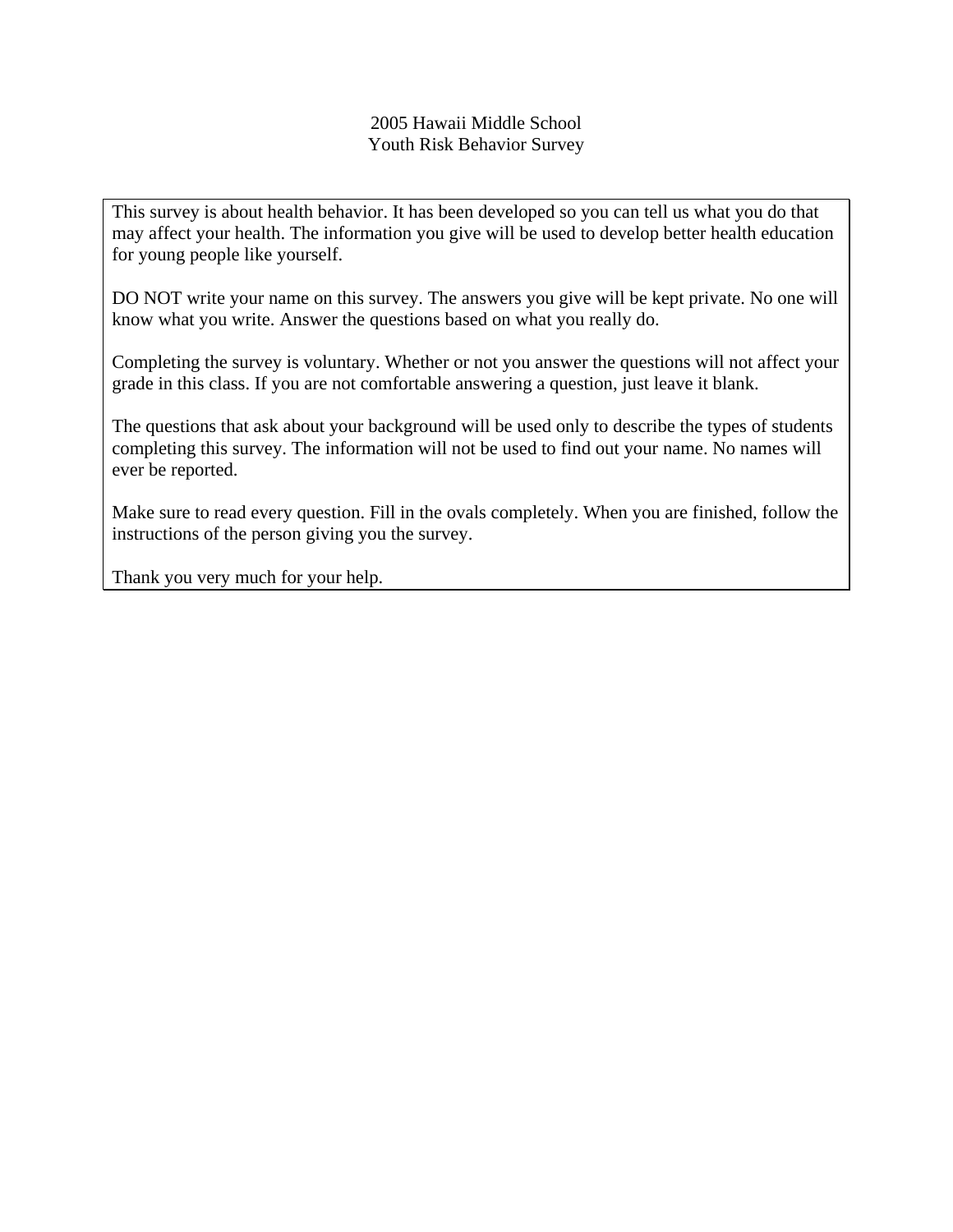#### Directions

- o Use a #2 pencil only.
- o Make dark marks.
- o Fill in a response like this:  $A B \bullet D$ .
- o To change your answer, erase completely.
- 1. How old are you?
	- A. 10 years old or younger
	- B. 11 years old
	- C. 12 years old
	- D. 13 years old
	- E. 14 years old
	- F. 15 years old
	- G. 16 years old or older
- 2. What is your sex?
	- A. Female
	- B. Male
- 3. In what grade are you?
	- A. 6th grade
	- B. 7th grade
	- C. 8th grade
	- D. Other

4. How do you describe yourself? (**Choose one answer or more than one answer**.)

- A. American Indian or Alaska Native
- B. Asian
- C. Black or African American
- D. Hispanic or Latino
- E. Native Hawaiian
- F. Other Pacific Islander
- G. White
- 5. Which one of these BEST describes you? **(Choose only one answer.)**
	- A. Black or African American
	- B. Caucasian or White
	- C. Chinese
	- D. Filipino
	- E. Japanese
	- F. Native Hawaiian / Part Hawaiian
	- G. Other Pacific Islander
	- H. Other

6. How tall are you without your shoes on?

Directions: Write your height in the shaded blank boxes on your answer sheet. Fill in the matching oval below each number.

| Example            |                          |  |  |  |  |
|--------------------|--------------------------|--|--|--|--|
| Height             |                          |  |  |  |  |
| Feet               | <b>Inches</b>            |  |  |  |  |
| 5                  | 11                       |  |  |  |  |
| $\overline{\circ}$ | $^{\circledR}$           |  |  |  |  |
| $^{\circledR}$     | $\circled{0}$            |  |  |  |  |
| ٠                  | $\circled{2}$            |  |  |  |  |
| $^{\circledR}$     | ③                        |  |  |  |  |
| $\circledcirc$     | $\overline{\circledast}$ |  |  |  |  |
|                    | $\circledS$              |  |  |  |  |
|                    | $^{\circ}$               |  |  |  |  |
|                    | $^{\circ}$               |  |  |  |  |
|                    | $^{\circledR}$           |  |  |  |  |
|                    | $^{\circledR}$           |  |  |  |  |
|                    | $^{\circledR}$           |  |  |  |  |
|                    |                          |  |  |  |  |

7. How much do you weigh without your shoes on?

> Directions: Write your weight in the shaded blank boxes on your answer sheet. Fill in the matching oval below each number.

## Example

| Weight                                                              |                         |                                      |  |  |  |
|---------------------------------------------------------------------|-------------------------|--------------------------------------|--|--|--|
| <b>Pounds</b>                                                       |                         |                                      |  |  |  |
| $\boldsymbol{l}$                                                    | 5                       | $\overline{\mathbf{3}}$              |  |  |  |
| г                                                                   | $^{\circledR}$          | $\overline{\mathbb{O}}$              |  |  |  |
| $\frac{\textcircled{\scriptsize{2}}}{\textcircled{\scriptsize{3}}}$ | $\overline{\mathbb{O}}$ | $\overline{\mathbb{C}}$              |  |  |  |
|                                                                     | $\overline{2}$          | $\bar{\textcircled{2}}$              |  |  |  |
|                                                                     | $\overline{\circ}$      |                                      |  |  |  |
|                                                                     |                         | $\bigcirc$                           |  |  |  |
|                                                                     |                         | $\overline{\mathbb{G}}$              |  |  |  |
|                                                                     | $^{\circ}$              | $^{\circ}$                           |  |  |  |
|                                                                     | $\circled{z}$           | T                                    |  |  |  |
|                                                                     | $\overline{\circ}$      | $\overline{\textcircled{\small{8}}}$ |  |  |  |
|                                                                     | 9                       | g                                    |  |  |  |

- 8. How do you describe your health in general?
	- A. Excellent
	- B. Very good
	- C. Good
	- D. Fair
	- E. Poor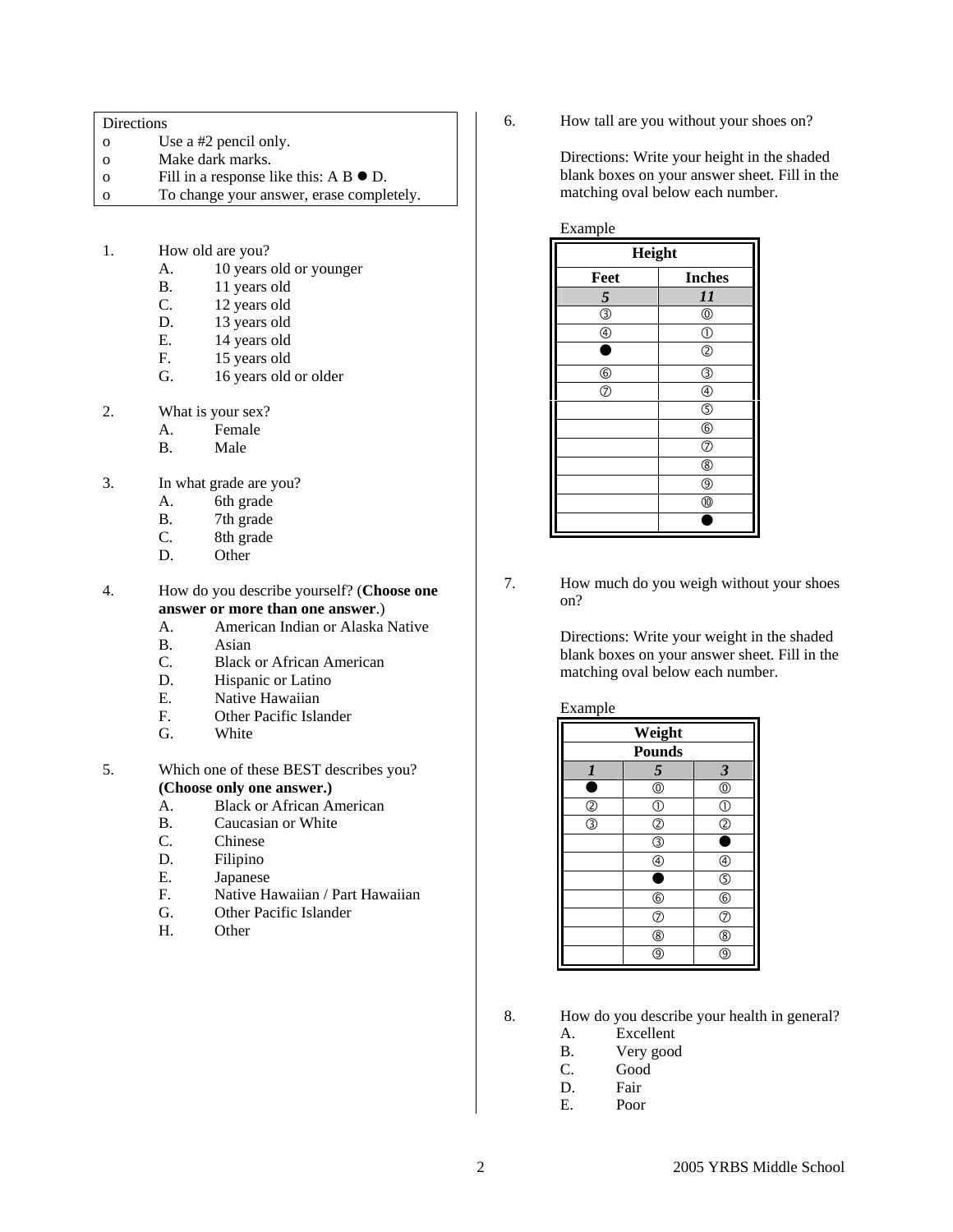#### **The next 4 questions ask about personal safety.**

9. **When you rode a bicycle** during the past 12 months, how often did you wear a helmet?

- A. I did not ride a bicycle during the past 12 months
- B. Never wore a helmet
- C. Rarely wore a helmet
- D. Sometimes wore a helmet
- E. Most of the time wore a helmet
- F. Always wore a helmet

10. When you rollerblade or ride a skateboard or scooter, how often do you wear a helmet?

- A. I do not rollerblade or ride a skateboard or scooter
- B. Never wear a helmet
- C. Rarely wear a helmet
- D. Sometimes wear a helmet
- E. Most of the time wear a helmet
- F. Always wear a helmet
- 11. How often do you wear a seat belt when **riding in** a car driven by someone else?
	- A. Never
	- B. Rarely
	- C. Sometimes
	- D. Most of the time
	- E. Always
- 12. During the past 30 days, how many times did you **ride in** a car or other vehicle driven by someone who had been drinking alcohol?
	- A. 0 times
	- B. 1 time
	- C. 2 or 3 times
	- D. 4 or 5 times
	- E. 6 or more times

## **The next 12 questions ask about violence-related behaviors.**

- 13. During the past 30 days, on how many days did you carry **a weapon** such as a gun, knife, or club?
	- A. 0 days
	- B. 1 day
	- C.  $2 \text{ or } 3 \text{ days}$
	- D.  $4$  or  $5$  days
	- E. 6 or more days
- 14. During the past 30 days, on how many days did you carry a weapon such as a gun, knife, or club **on school property**?
	- A. 0 days
	- B. 1 day
	- C.  $2$  or  $3$  days
	- D.  $4$  or  $5$  days
	- E. 6 or more days
- 15. During the past 30 days, on how many days did you **not** go to school because you felt you would be unsafe at school or on your way to or from school?
	- A. 0 days
	- B. 1 day
	- $C.$  2 or 3 days
	- D.  $4$  or  $5$  days
	- E. 6 or more days
- 16. During the past 12 months, how many times has someone stolen or deliberately damaged your property such as your car, clothing, or books **on school property**?

# A. 0 times

- B. 1 time
- C. 2 or 3 times
- D. 4 or 5 times
- E. 6 or 7 times
- F. 8 or 9 times
- G. 10 or 11 times
- H. 12 or more times
- 17. During the past 12 months, how many times were you in a physical fight?
	- A. 0 times
	- B. 1 time
	- C. 2 or 3 times
	- D. 4 or 5 times
	- E. 6 or 7 times
	- F. 8 or 9 times
	- G. 10 or 11 times
	- H. 12 or more times
- 18. During the past 12 months, how many times were you in a physical fight in which you were injured and had to be treated by a doctor or nurse?
	- A. 0 times
	- B. 1 time
	- C. 2 or 3 times
	- D. 4 or 5 times
	- E. 6 or more times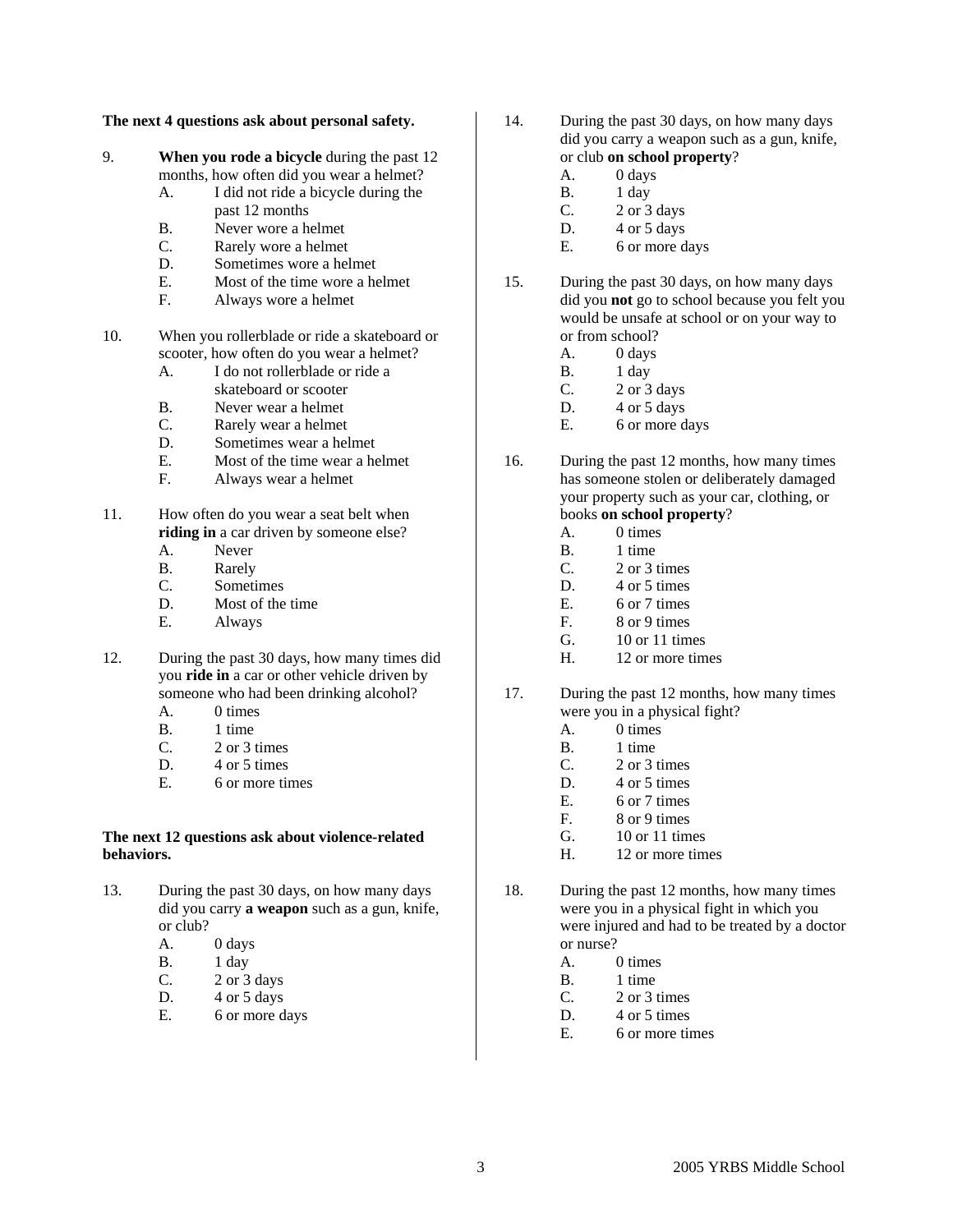- 19. During the past 12 months, how many times were you in a physical fight **on school property**?
	- A. 0 times
	- B. 1 time
	- C. 2 or 3 times
	- D. 4 or 5 times
	- E. 6 or 7 times
	- F. 8 or 9 times
	- G. 10 or 11 times
	- H. 12 or more times
- 20. During the past 12 months, did your boyfriend or girlfriend ever hit, slap, or physically hurt you on purpose?
	- A. I did not have a boyfriend or girlfriend in the past 12 months
	- B. Yes
	- C. No
- 21. Have you ever been physically forced to have sexual intercourse when you did not want to?
	- A. Yes
	- B. No
- 22. During the past 12 months, how many times has someone tried to hurt you by hitting, punching, or kicking you while **on school property**?
	- A. 0 times
	- B. 1 time
	- C. 2 or 3 times
	- D. 4 or 5 times
	- E. 6 or 7 times<br>F. 8 or 9 times
	- 8 or 9 times
	- G. 10 or 11 times
	- H. 12 or more times
- 23. During the past 12 months, how many times has someone tried to hurt you by saying mean things to you (things that hurt your feelings) while **on school property**?
	- A. 0 times
	- B. 1 time
	- C. 2 or 3 times
	- D. 4 or 5 times
	- E. 6 or 7 times
	- F. 8 or 9 times
	- G. 10 or 11 times
	- H. 12 or more times
- 24. During the past 12 months, how many times have you been harassed because someone thought you were gay, lesbian, or bisexual?
	- A. 0 times
	- B. 1 time C. 2 or 3 times
	- D. 4 or 5 times
	- E. 6 or 7 times
	- F. 8 or 9 times
	- G. 10 or 11 times
	- H. 12 or more times

# **The next 5 questions ask about sad feelings and attempted suicide. Sometimes people feel so depressed about the future that they may consider attempting suicide, that is, taking some action to end their own life.**

- 25. During the past 12 months, did you ever feel so sad or hopeless almost every day **for two weeks or more in a row** that you stopped doing some usual activities? A. Yes
	- B. No
	-
- 26. During the past 12 months, did you ever **seriously** consider attempting suicide?
	- A. Yes
	- B. No
- 27. During the past 12 months, did you make a plan about how you would attempt suicide? A. Yes
	- B. No
- 28. During the past 12 months, how many times did you actually attempt suicide?
	- A. 0 times
	- B. 1 time
	- C. 2 or 3 times
	- D. 4 or 5 times
	- E. 6 or more times
- 29. **If you attempted suicide** during the past 12 months, did any attempt result in an injury, poisoning, or overdose that had to be treated by a doctor or nurse?
	- A. I did not attempt suicide during the past 12 months
	- B. Yes
	- C. No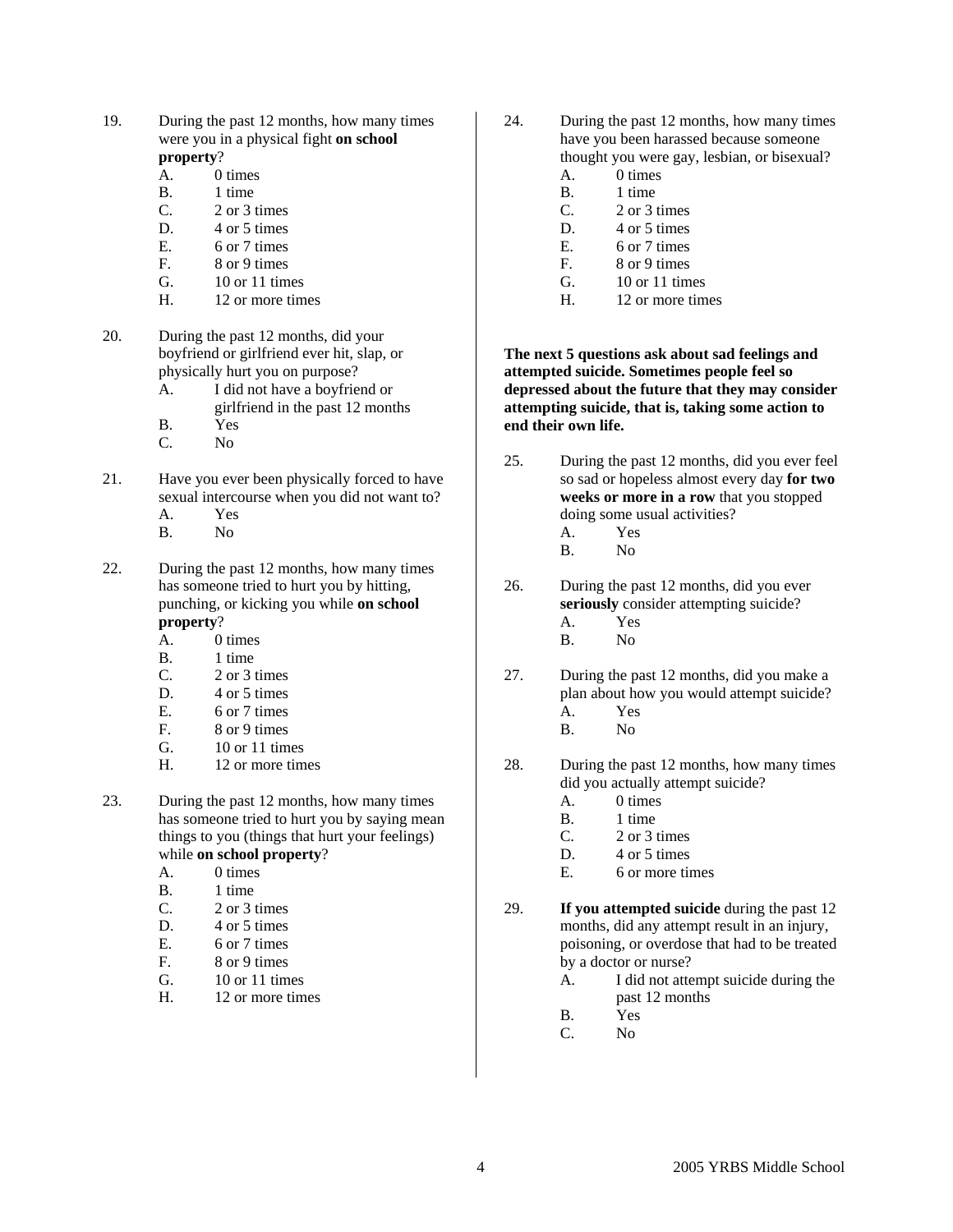#### **The next question asks about tobacco use.**

- 30. During the past 30 days, on how many days did you smoke cigarettes?
	- A. 0 days
	- $B.$  1 or 2 days
	- C.  $3 \text{ to } 5 \text{ days}$
	- D. 6 to 9 days
	- E. 10 to 19 days
	- F. 20 to 29 days
	- G. All 30 days

**The next 5 questions ask about drinking alcohol. This includes drinking beer, wine, wine coolers, and liquor such as rum, gin, vodka, or whiskey. For these questions, drinking alcohol does not include drinking a few sips of wine for religious purposes.** 

- 31. During your life, on how many days have you had at least one drink of alcohol?
	- A. 0 days
	- B. 1 or 2 days
	- C.  $3 to 9 days$
	- D. 10 to 19 days
	- E. 20 to 39 days
	- F. 40 to 99 days
	- G. 100 or more days

32. How old were you when you had your first drink of alcohol other than a few sips?

- A. I have never had a drink of alcohol other than a few sips
- B. 8 years old or younger
- C. 9 or 10 years old
- D. 11 or 12 years old
- E. 13 or 14 years old
- F. 15 or 16 years old
- 33. During the past 30 days, on how many days did you have at least one drink of alcohol?
	- A. 0 days
	- B. 1 or 2 days
	- C. 3 to 5 days
	- D. 6 to 9 days
	- E. 10 to 19 days
	- F. 20 to 29 days
	- G. All 30 days
- 34. During the past 30 days, on how many days did you have 5 or more drinks of alcohol in a row, that is, within a couple of hours?
	- A. 0 days
	- B. 1 day
	- C. 2 days
	- D. 3 to 5 days
	- E.  $6 to 9 days$
	- F. 10 to 19 days
	- G. 20 or more days
- 35. During the past 30 days, on how many days did you have at least one drink of alcohol **on school property**?
	- A. 0 days
	- B. 1 or 2 days
	- C.  $3 \text{ to } 5 \text{ days}$
	- D. 6 to 9 days
	- E. 10 to 19 days
	- F. 20 to 29 days
	- G. All 30 days

## **The next 4 questions ask about marijuana use. Marijuana also is called grass, pot or pakalolo.**

- 36. During your life, how many times have you used marijuana?
	- A. 0 times
	- B. 1 or 2 times
	- C. 3 to 9 times
	- D. 10 to 19 times
	- E. 20 to 39 times
	- F. 40 to 99 times
	- G. 100 or more times
- 37. How old were you when you tried marijuana for the first time?
	- A. I have never tried marijuana
	- B. 8 years old or younger
	- C. 9 or 10 years old
	- D. 11 or 12 years old
	- E. 13 or 14 years old
	- F. 15 or 16 years old
- 38. During the past 30 days, how many times did you use marijuana?
	- A. 0 times
	- B. 1 or 2 times
	- C. 3 to 9 times
	- D. 10 to 19 times
	- E. 20 to 39 times
	- F. 40 or more times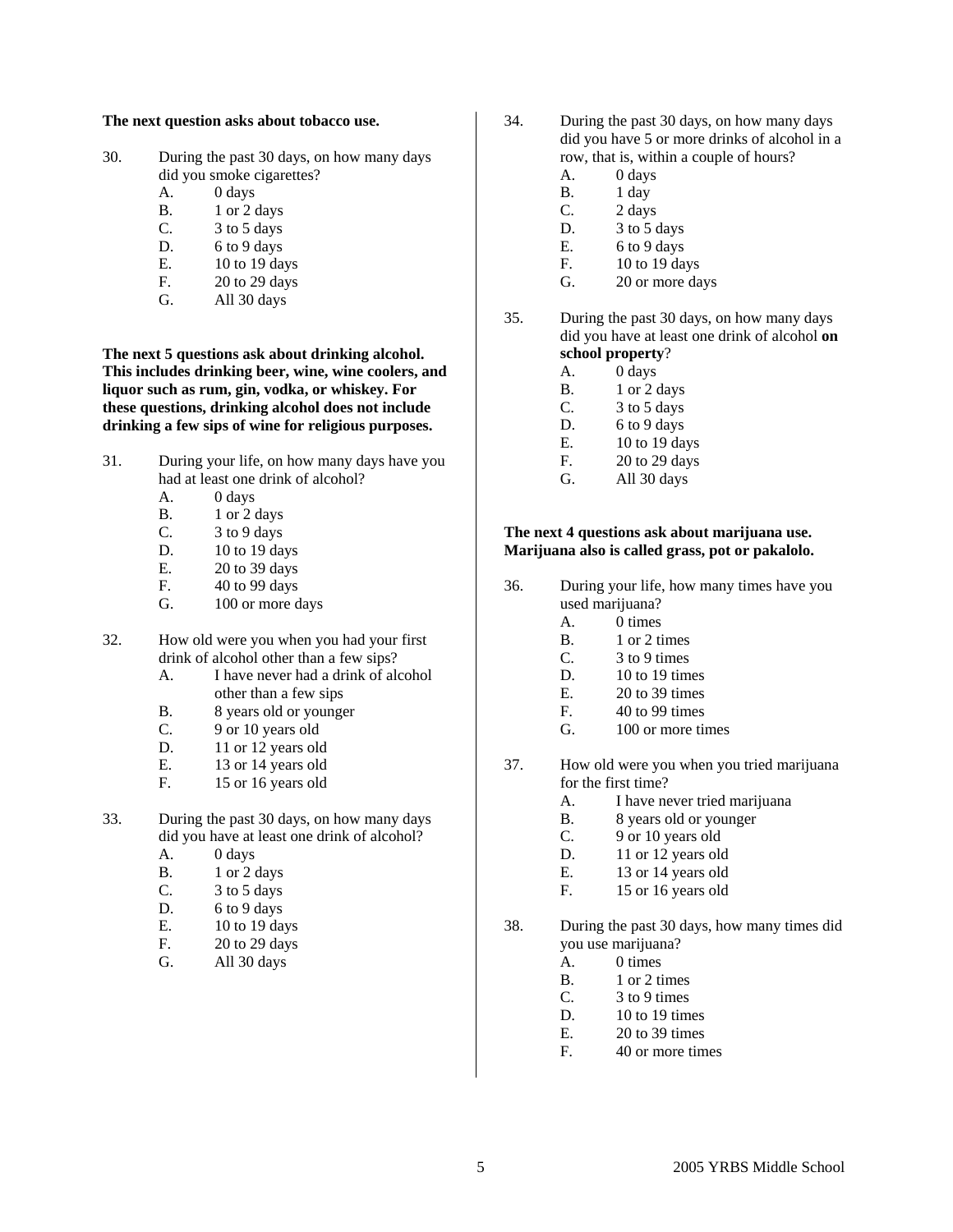- 39. During the past 30 days, how many times did you use marijuana **on school property**?
	- A. 0 times
	- B. 1 or 2 times
	- $C.$  3 to 9 times
	- D. 10 to 19 times
	- E. 20 to 39 times
	- F. 40 or more times

## **The next 9 questions ask about other drugs.**

- 40. During your life, how many times have you used **any** form of cocaine, including powder, crack, or freebase?
	- A. 0 times
	- B. 1 or 2 times
	- C. 3 to 9 times
	- D. 10 to 19 times
	- E. 20 to 39 times
	- F. 40 or more times
- 41. During your life, how many times have you sniffed glue, breathed the contents of aerosol spray cans, or inhaled any paints or sprays to get high?
	- A. 0 times
	- B. 1 or 2 times
	- C. 3 to 9 times
	- D. 10 to 19 times
	- E. 20 to 39 times
	- F. 40 or more times
- 42. During the past 30 days, how many times have you sniffed glue, breathed the contents of aerosol spray cans, or inhaled any paints or sprays to get high?
	- A. 0 times
	- B. 1 or 2 times
	- C. 3 to 9 times
	- D. 10 to 19 times
	- E. 20 to 39 times
	- F. 40 or more times
- 43. During your life, how many times have you used **heroin** (also called smack, junk, or China White)?
	- A. 0 times
	- B. 1 or 2 times
	- C. 3 to 9 times
	- D. 10 to 19 times
	- E. 20 to 39 times
	- F. 40 or more times
- 44. During your life, how many times have you used **methamphetamines** (also called speed, crystal, crank, or ice)?
	- A. 0 times
	- B. 1 or 2 times
	- C. 3 to 9 times
	- D. 10 to 19 times
	- E. 20 to 39 times
	- F. 40 or more times
- 45. During your life, how many times have you used **ecstasy** (also called MDMA)?
	- A. 0 times
	- B. 1 or 2 times
	- C. 3 to 9 times
	- D. 10 to 19 times
	- E. 20 to 39 times
	- F. 40 or more times
- 46. During your life, how many times have you taken **steroid pills or shots** without a doctor's prescription?
	- A. 0 times
	- B. 1 or 2 times
	- $C.$  3 to 9 times
	- D. 10 to 19 times
	- E. 20 to 39 times
	- F. 40 or more times
- 47. During your life, how many times have you used a needle to inject any **illegal** drug into your body?
	- A. 0 times
	- B. 1 time
	- C. 2 or more times
- 48. During the past 12 months, has anyone offered, sold, or given you an illegal drug **on school property**?
	- A. Yes
	- B. No

# **The next 5 questions ask about sexual behavior**.

- 49. Have you ever had sexual intercourse?
	- A. Yes
	- B. No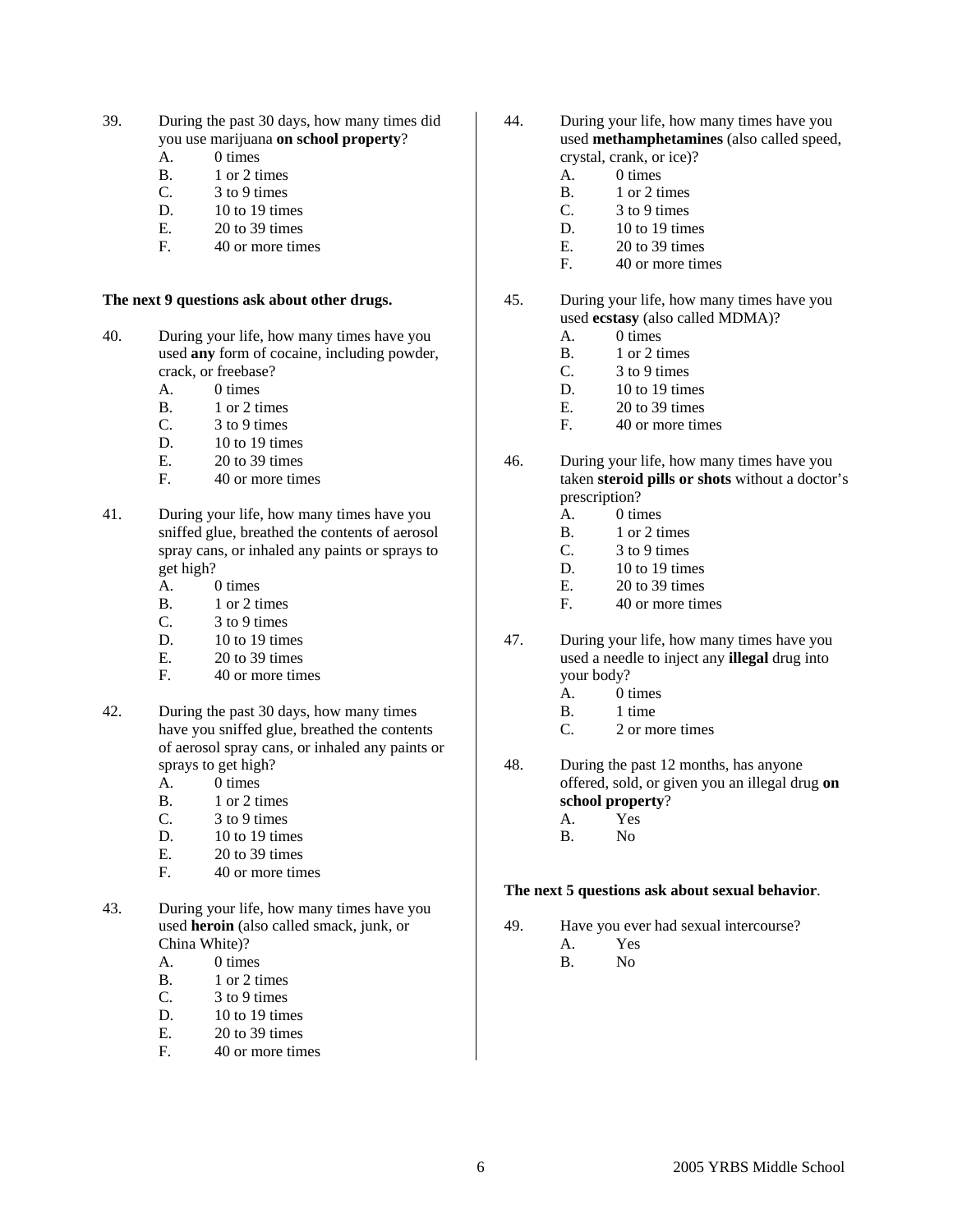- 50. How old were you when you had sexual intercourse for the first time?
	- A. I have never had sexual intercourse
	- B. 9 years old or younger
	- C. 10 years old
	- D. 11 years old
	- E. 12 years old
	- F. 13 years old
	- G. 14 years old
	- H. 15 years old or older
- 51. During your life, with how many people have you had sexual intercourse?
	- A. I have never had sexual intercourse
	- B. 1 person
	- C. 2 people
	- D. 3 people
	- E. 4 people
	- F. 5 people
	- G. 6 or more people
- 52. During the past 3 months, with how many people did you have sexual intercourse?
	- A. I have never had sexual intercourse
	- B. I have had sexual intercourse, but not during the past 3 months
	- C. 1 person
	- D. 2 people
	- E. 3 people
	- F. 4 people
	- G. 5 people
	- H. 6 or more people
- 53. The **last time** you had sexual intercourse, did you or your partner use a condom?
	- A. I have never had sexual intercourse
	- B. Yes
	- C. No

## **The next 8 questions ask about body weight**.

- 54. How do **you** describe your weight?
	- A. Very underweight
	- B. Slightly underweight
	- C. About the right weight
	- D. Slightly overweight
	- E. Very overweight
- 55. Which of the following are you trying to do about your weight?
	- A. **Lose** weight
	- B. **Gain** weight
	- C. **Stay** the same weight
	- D. I am **not trying to do anything** about my weight
- 56. During the past 30 days, did you **exercise** to lose weight or to keep from gaining weight? A. Yes
	- B. No
- 57. During the past 30 days, did you **eat less food, fewer calories, or foods low in fat** to lose weight or to keep from gaining weight? A. Yes B. No
	-
- 58. During the past 30 days, did you **go without eating for 24 hours or more** (also called fasting) to lose weight or to keep from gaining weight?
	- A. Yes
	- B. No
- 59. During the past 30 days, did you **take any diet pills, powders, or liquids** without a doctor's advice to lose weight or to keep from gaining weight? (Do **not** include meal replacement products such as Slim Fast.) A. Yes
	- B. No
- 60. During the past 30 days, did you **vomit or take laxatives** to lose weight or to keep from gaining weight?
	- A. Yes
	- B. No
- 61. During the past 30 days, did you **smoke cigarettes** to lose weight or to keep from gaining weight?
	- A. Yes
	- B. No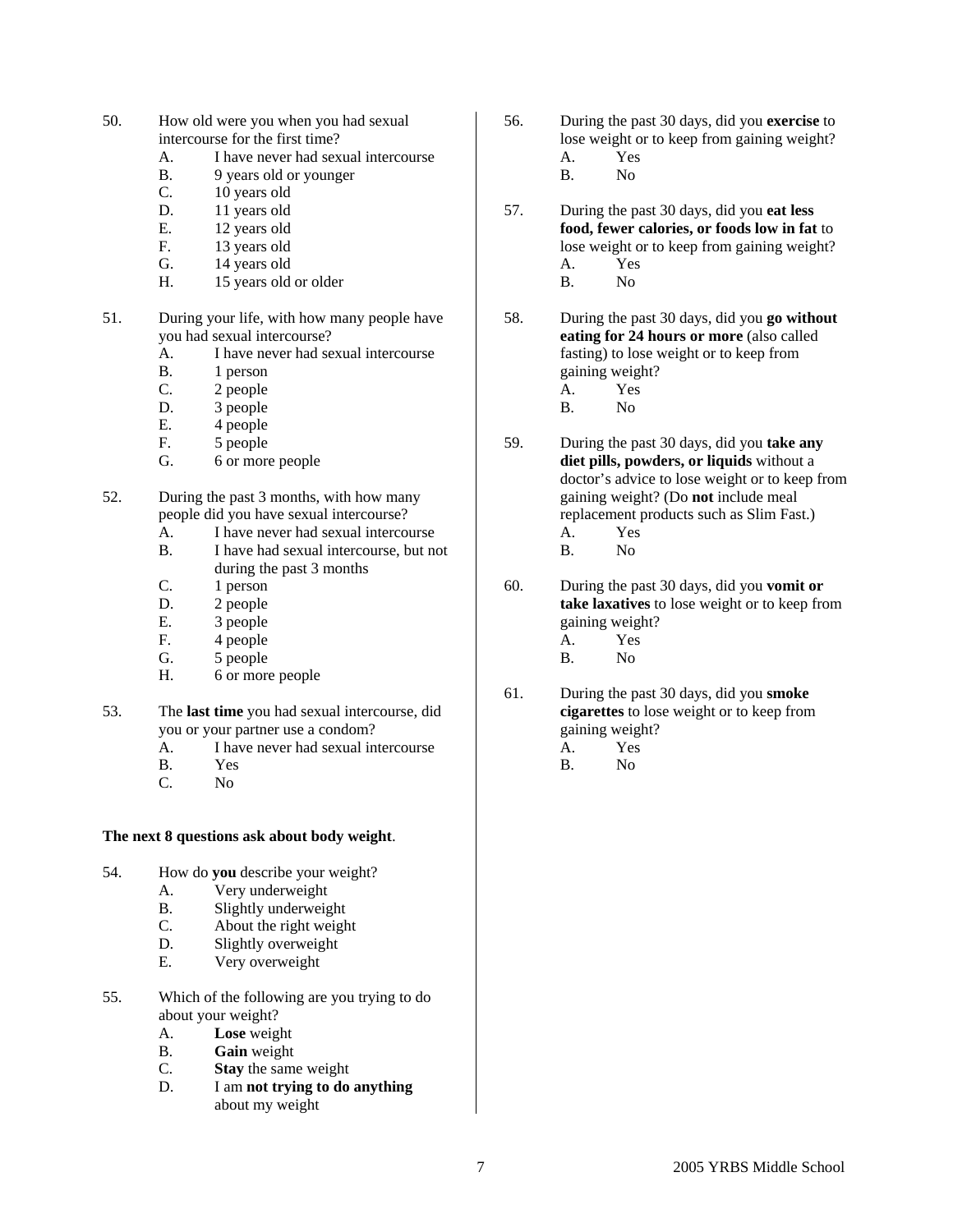**The next 8 questions ask about food you ate or drank during the past 7 days. Think about all the meals and snacks you had from the time you got up until you went to bed. Be sure to include food you ate at home, at school, at restaurants, or anywhere else.** 

- 62. During the past 7 days, how many times did you drink **100% fruit juices** such as orange juice, apple juice, or grape juice? (Do **not** count punch, Kool-Aid, sports drinks, or other fruit-flavored drinks.)
	- A. I did not drink 100% fruit juice during the past 7 days
	- B. 1 to 3 times during the past 7 days
	- C. 4 to 6 times during the past 7 days
	- D. 1 time per day
	- E. 2 times per day
	- F. 3 times per day
	- G. 4 or more times per day
- 63. During the past 7 days, how many times did you eat **fruit**? (Do **not** count fruit juice.)
	- A. I did not eat fruit during the past 7 days
	- B. 1 to 3 times during the past 7 days
	- C. 4 to 6 times during the past 7 days
	- D. 1 time per day
	- E. 2 times per day
	- F. 3 times per day
	- G. 4 or more times per day
- 64. During the past 7 days, how many times did you eat **green salad**?
	- A. I did not eat green salad during the past 7 days
	- B. 1 to 3 times during the past 7 days
	- C. 4 to 6 times during the past 7 days
	- D. 1 time per day
	- E. 2 times per day
	- F. 3 times per day
	- G. 4 or more times per day
- 65. During the past 7 days, how many times did you eat **potatoes**? (Do **not** count french fries, fried potatoes, or potato chips.)
	- A. I did not eat potatoes during the past 7 days
	- B. 1 to 3 times during the past 7 days
	- C. 4 to 6 times during the past 7 days
	- D. 1 time per day
	- E. 2 times per day
	- F. 3 times per day
	- G. 4 or more times per day
- 66. During the past 7 days, how many times did you eat **carrots**?
	- A. I did not eat carrots during the past 7 days
	- B. 1 to 3 times during the past 7 days
	- C. 4 to 6 times during the past 7 days
	- D. 1 time per day
	- E. 2 times per day
	- F. 3 times per day
	- G. 4 or more times per day
- 67. During the past 7 days, how many times did you eat **other vegetables**? (Do **not** count green salad, potatoes, or carrots.)
	- A. I did not eat other vegetables during the past 7 days
	- B. 1 to 3 times during the past 7 days
	- C. 4 to 6 times during the past 7 days
	- D. 1 time per day
	- E. 2 times per day
	- F. 3 times per day
	- G. 4 or more times per day
- 68. During the past 7 days, how many **glasses of milk** did you drink? (Include the milk you drank in a glass or cup, from a carton, or with cereal. Count the half pint of milk served at school as equal to one glass.)
	- A. I did not drink milk during the past 7 days
	- B. 1 to 3 glasses during the past 7 days
	- C. 4 to 6 glasses during the past 7 days
	- D. 1 glass per day
	- E. 2 glasses per day
	- F. 3 glasses per day
	- G. 4 or more glasses per day
- 69. During the past 7 days, how many times did you drink **soda**?
	- A. I did not drink soda during the past 7 days
	- B. 1 to 3 times during the past 7 days
	- C. 4 to 6 times during the past 7 days
	- D. 1 time per day
	- E. 2 times per day
	- F. 3 times per day
	- G. 4 or more times per day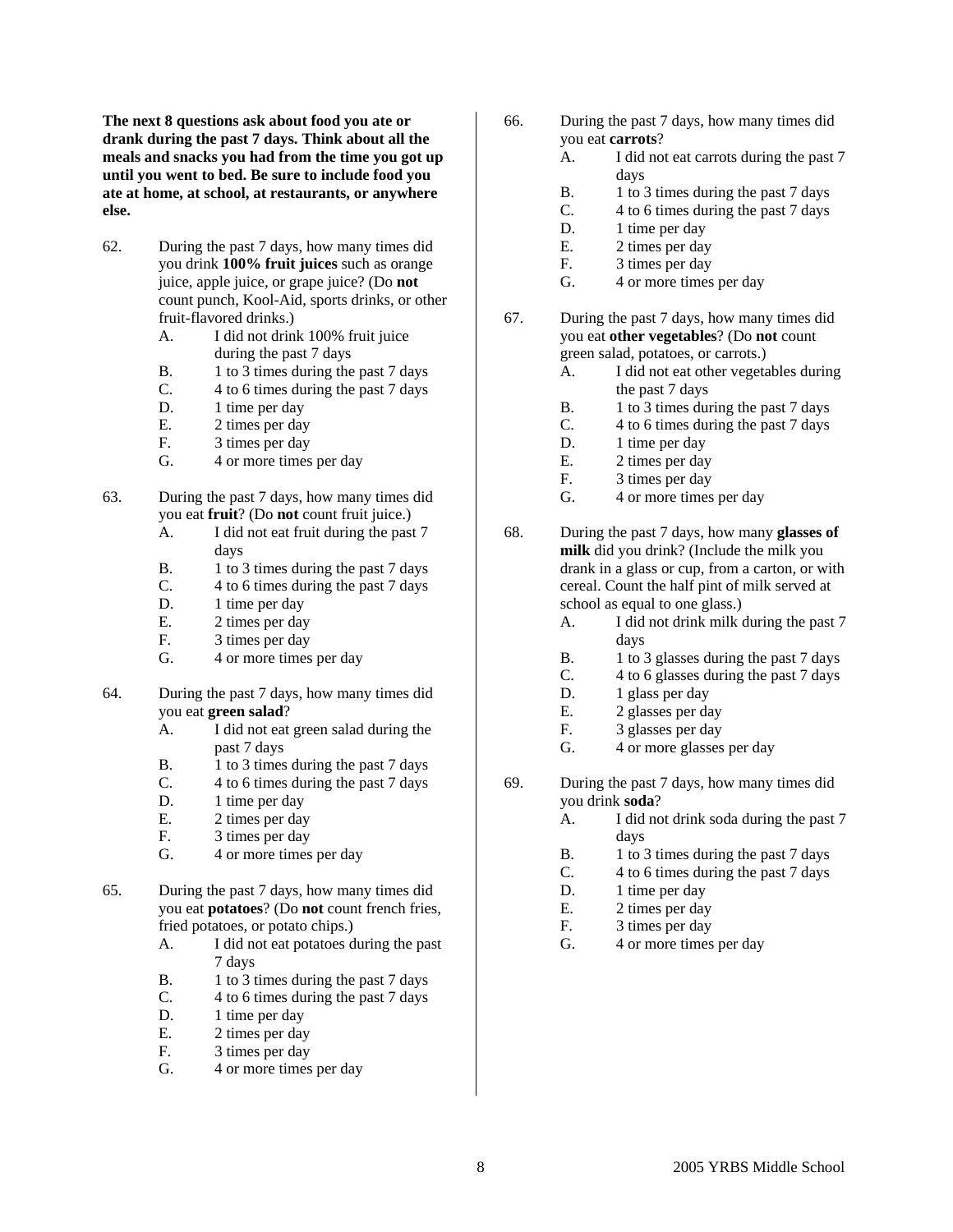**The next 8 questions ask about physical activity. These activities include things like walking, running, swimming, dancing hula, skateboarding, and surfing.** 

- 70. On how many of the past 7 days did you exercise or participate in physical activity for **at least 20 minutes that made you sweat and breathe hard**, such as basketball, soccer, running, swimming laps, fast bicycling, fast dancing, or similar aerobic activities?
	- A. 0 days
	- B. 1 day
	- C. 2 days
	- D. 3 days
	- E. 4 days
	- F. 5 days
	- G. 6 days
	- H. 7 days
- 71. On how many of the past 7 days did you participate in physical activity for **at least 30 minutes** that did **not** make you sweat or breathe hard, such as fast walking, slow bicycling, skating, pushing a lawn mower, or mopping floors?
	- A. 0 days
	- B. 1 day
	- C. 2 days
	- D. 3 days
	- E. 4 days
	- F. 5 days
	- G. 6 days
	- H. 7 days
- 72. During the past 7 days, on how many days were you physically active for a total of **at least 60 minutes per day**? (Add up all the time you spend in any kind of physical activity that increases your heart rate and makes you breathe hard some of the time.)
	- A. 0 days
	- B. 1 day
	- C. 2 days
	- D. 3 days
	- E. 4 days
	- F. 5 days
	- G. 6 days
	- H. 7 days
- 73. **On an average school day**, how many hours do you watch TV?
	- A. I do not watch TV on an average school day
	- B. Less than 1 hour per day
	- C. 1 hour per day
	- D. 2 hours per day
	- E. 3 hours per day
	- F. 4 hours per day
	- G. 5 or more hours per day

### 74. **In an average week** when you are in school, on how many days do you go to physical education (PE) classes?

- A. 0 days
- B. 1 day
- C. 2 days
- D. 3 days
- E. 4 days
- F. 5 days
- 75. During an average physical education (PE) class, how many minutes do you spend actually exercising or playing sports?
	- A. I do not take PE
	- B. Less than 10 minutes
	- C. 10 to 20 minutes
	- D. 21 to 30 minutes
	- E. 31 to 40 minutes
	- F. 41 to 50 minutes
	- G. 51 to 60 minutes
	- H. More than 60 minutes
- 76. During the past 12 months, in how many **organized physical activity groups or teams** did you participate? (Include any activities run by your school or other community organizations, including sports, dance, hula, gymnastics, paddling, or swimming.)
	- A. I did not participate in any organized physical activity group or team
	- B. 1 group or team
	- C. 2 groups or teams
	- D. 3 groups or teams
	- E. 4 groups or teams
	- F. 5 or more groups or teams
- 77. During the last school year, how many **days** a week did you usually practice or play with an organized physical activity group or team?
	- A. None
	- B. 1 day
	- C. 2 days
	- D. 3 days
	- E. 4 days
	- F. 5 or more days